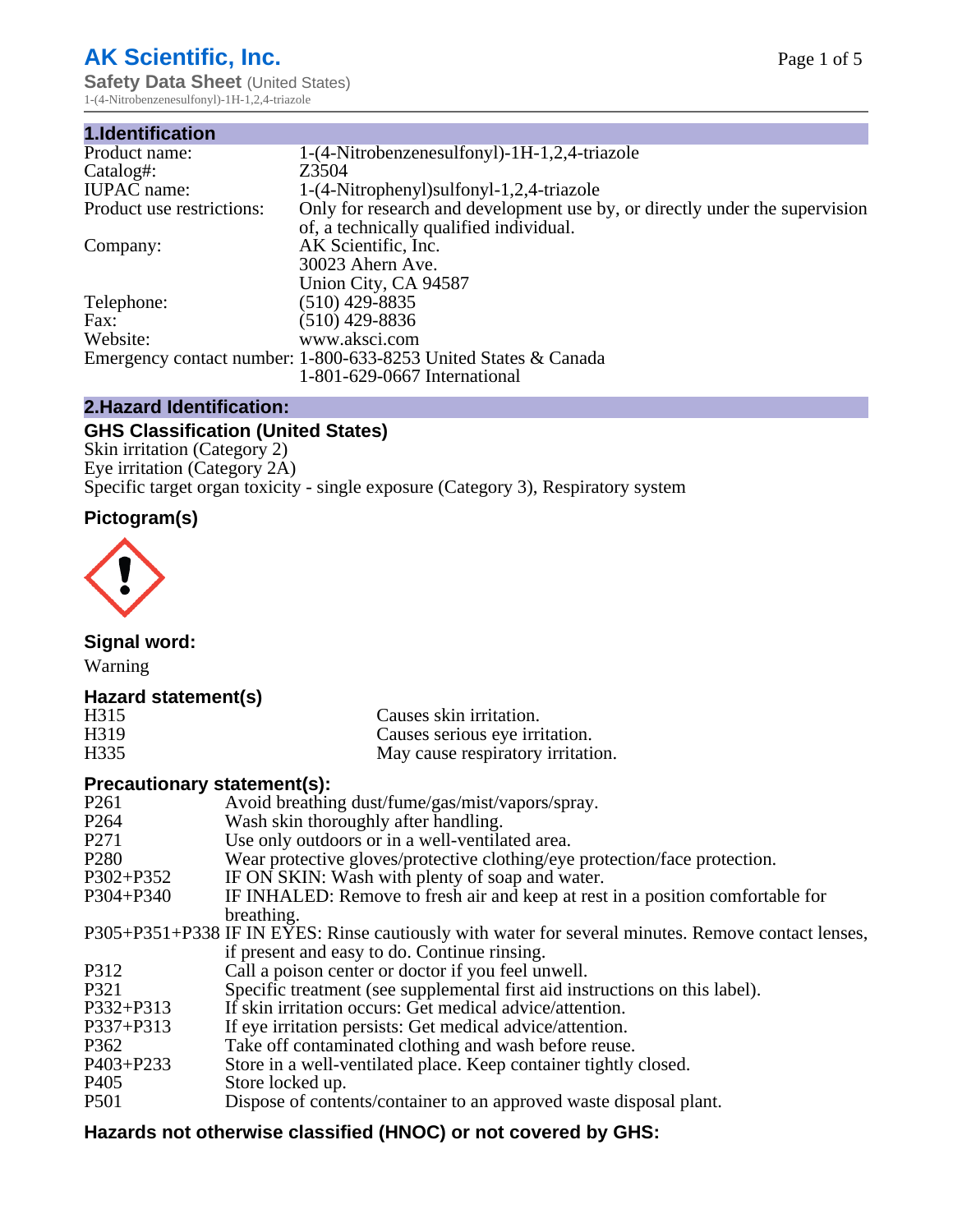#### None

### **3.Composition/Information on Ingredients**

Synonyms: 1-(4-Nitrophenylsulfonyl)-1H-1,2,4-triazole, p-NBST CAS#: 57777-84-1 Purity: 99% (GC)<br>EC: Not availal Not available.

#### **4. First Aid Measures**

**General Information:** Immediately remove any clothing contaminated by the product. Move out of dangerous area. Consult a physician and show this safety data sheet.

**Inhalation:** Move person to fresh air. If not breathing, give artificial respiration. If breathing is difficult, give oxygen. Obtain medical aid.

**Skin contact:** Immediately flush skin with running water for at least 15 minutes while removing contaminated clothing and shoes. Wash clothing before reuse. Obtain medical aid immediately. **Eye contact:** Immediately flush open eyes with running water for at least 15 minutes. Obtain medical aid immediately.

**Ingestion:** Do NOT induce vomiting without medical advice. Rinse mouth with water. Never administer anything by mouth to an unconscious person. Obtain medical aid immediately.

**Most important symptoms and effects, both acute and delayed:** No further information available. Please see sections 2 and 11.

**Indication of any immediate medical attention and special treatment needed:** No further information available.

#### **5. Fire Fighting Measures**

**Suitable extinguishing media:** Use water spray, dry chemical, carbon dioxide, or chemical foam. **Specific hazards arising from the chemical:** Carbon oxides, Nitrogen oxides, Sulfur oxides. **Advice for firefighters:** As in any fire, wear a NIOSH-approved or equivalent, pressure-demand, self-contained breathing apparatus and full protective gear. During a fire, irritating and highly toxic gases may be generated by thermal decomposition or combustion.

#### **6. Accidental Release Measures**

**Personal precautions, protective equipment and emergency procedures:** Wear protective equipment and keep unprotected personnel away. Ensure adequate ventilation. Remove all sources of ignition. Prevent further leak or spill if safe to do so. For personal protective equipment, please refer to section 8.

**Environmental precautions:** Do not let product enter drains, other waterways, or soil.

**Methods and materials for containment and cleaning up:** Prevent further leak or spill if safe to do so. Vacuum, sweep up, or absorb with inert material and place into a suitable disposal container. Consult local regulations for disposal. See section 13 for further disposal information.

#### **7. Handling and Storage**

**Precautions for safe handling:** Avoid contact with skin, eyes, and personal clothing. Wash hands thoroughly after handling. Avoid breathing fumes. Use only with adequate ventilation. Wear suitable protective clothing, gloves, and eye/face protection. Keep away from sources of ignition. Minimize dust generation and accumulation. Keep container tightly closed. Open and handle container with care. Do not eat, drink, or smoke while handling.

**Conditions for safe storage, including any incompatibilities:** Store in a tightly-closed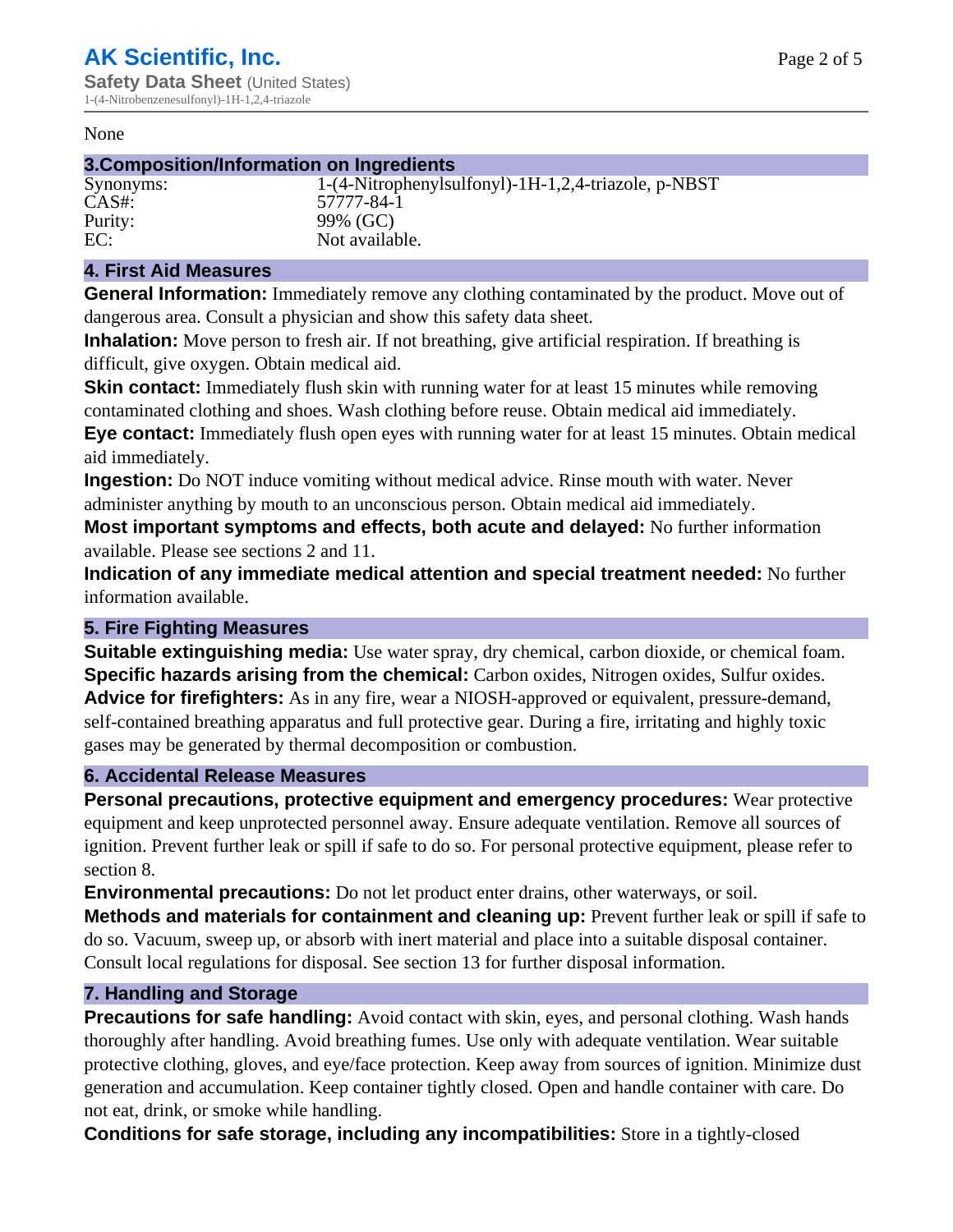container when not in use. Store in a cool, dry, well-ventilated area away from incompatible substances. Keep away from sources of ignition.

#### **8. Exposure Controls/Personal Protection**

#### **Exposure limits:**

| <b>OSHA PEL:</b>  | Not available. |
|-------------------|----------------|
| NIOSH REL:        | Not available. |
| <b>ACGIH TLV:</b> | Not available. |

**Appropriate engineering controls:** Avoid contact with skin, eyes, and clothing. Wash hands before breaks and immediately after handling the product. Facilities storing or utilizing this material should be equipped with an eyewash fountain. Use adequate general and local exhaust ventilation to keep airborne concentrations low.

#### **Personal protection**

| Eyes:        | Based on an evaluation of the eye or face hazards present, wear chemical splash-resistant<br>safety glasses or goggles with side protection. A face shield may be appropriate in some<br>workplaces. Use eyewear tested and approved under appropriate government standards                                                                                                                                             |
|--------------|-------------------------------------------------------------------------------------------------------------------------------------------------------------------------------------------------------------------------------------------------------------------------------------------------------------------------------------------------------------------------------------------------------------------------|
|              | such as OSHA 29 CFR 1910.133 or EU EN166.                                                                                                                                                                                                                                                                                                                                                                               |
| Hands:       | Wear gloves selected based on an evaluation of the possible hazards to hands and skin,<br>the duration of use, the physical conditions of the workplace, and the chemical resistance<br>and physical properties of the glove material.                                                                                                                                                                                  |
|              | Skin and body: Protective clothing must be selected based on the hazards present in the workplace, the<br>physical environment, the duration of exposure, and other factors. No fabric can provide<br>protection against all potential hazards; therefore it is important to select the appropriate<br>protective clothing for each specific hazard. At the minimum, wear a laboratory coat and<br>close-toed footwear. |
| Respiratory: | Respirators are not a substitute for accepted engineering control measures such as<br>enclosure or confinement of the operation, general and local ventilation, and substitution<br>of less toxic materials. When respiratory personal protective equipment is appropriate<br>based on an assessment of respiratory hazards in the workplace, use a NIOSH- or<br>CEN-certified respirator.                              |

| 9. Physical and Chemical Properties |                                                    |  |  |
|-------------------------------------|----------------------------------------------------|--|--|
| <b>Physical State:</b>              | White to light yellow powder or crystalline powder |  |  |
| Molecular Formula:                  | C8H6N4O4S                                          |  |  |
| Molecular Weight:                   | 254.23                                             |  |  |
| Odor:                               | Not available.                                     |  |  |
| pH:                                 | Not available.                                     |  |  |
| <b>Boiling Point Range:</b>         | Not available.                                     |  |  |
| Freezing/Melting Point:             | $155 - 160$ °C                                     |  |  |
| <b>Flash Point:</b>                 | Not available.                                     |  |  |
| <b>Evaporation Rate:</b>            | Not available.                                     |  |  |
| Flammability(solid,gas):            | Please see section 2.                              |  |  |
| <b>Explosive limits:</b>            | Not available.                                     |  |  |
| Vapor Pressure:                     | Not available.                                     |  |  |
| Vapor Density:                      | Not available.                                     |  |  |
| Solubility:                         | Not available.                                     |  |  |
| <b>Relative Density:</b>            | Not available.                                     |  |  |
| Refractive Index:                   | Not available.                                     |  |  |
| Volatility:                         | Not available.                                     |  |  |
| <b>Auto-ignition Temperature:</b>   | Not available.                                     |  |  |
| <b>Decomposition Temperature:</b>   | Not available.                                     |  |  |
| <b>Partition Coefficient:</b>       | Not available.                                     |  |  |
|                                     |                                                    |  |  |

#### **10. Stability and Reactivity**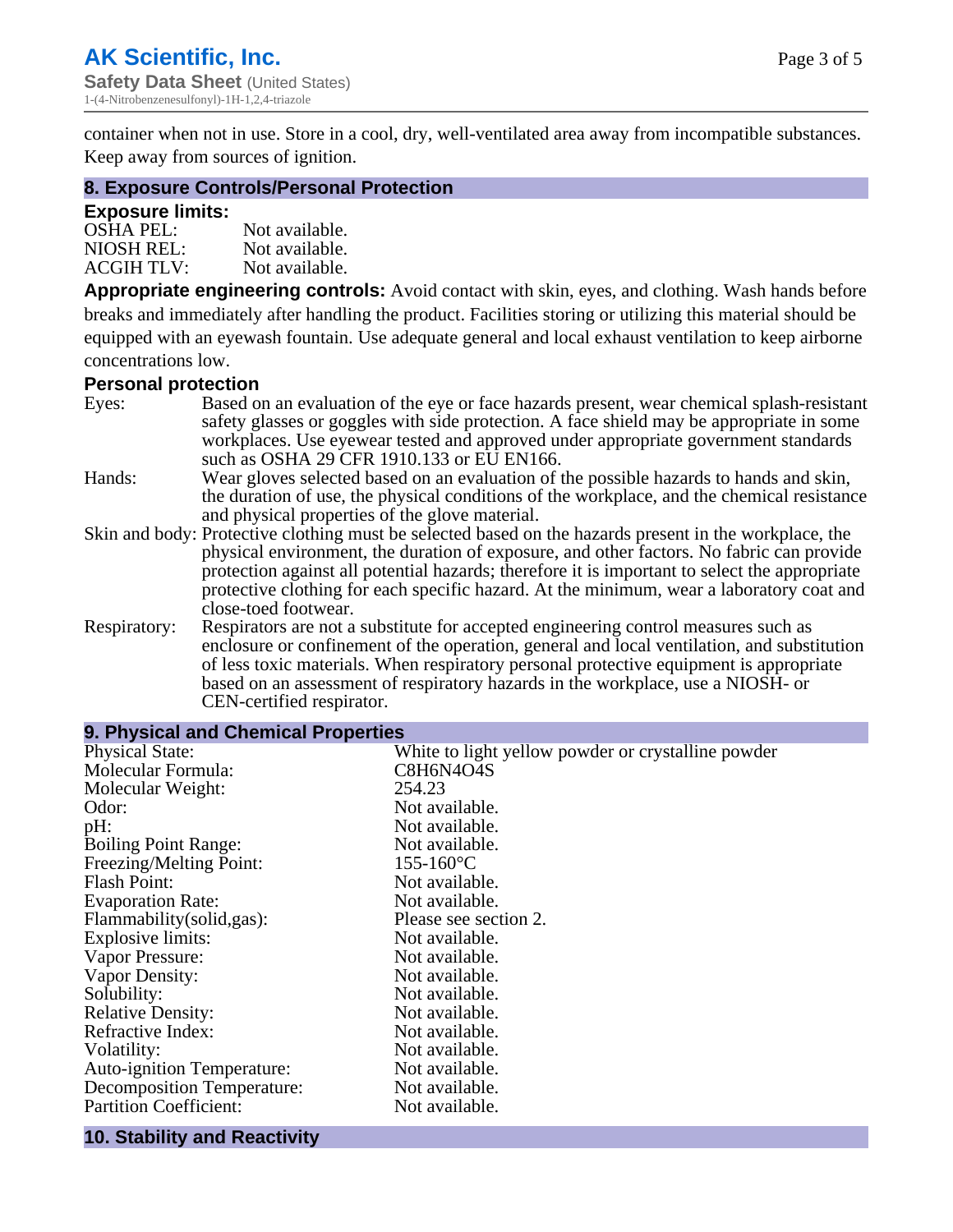| Reactivity:                         | Not available.                                       |
|-------------------------------------|------------------------------------------------------|
| Chemical stability:                 | Stable under recommended temperatures and pressures. |
| Possibility of hazardous reactions: | Not available.                                       |
| Conditions to avoid:                | Dust generation.                                     |
| Incompatible materials:             | Strong oxidizing agents.                             |
| Hazardous decomposition products:   | Carbon oxides, Nitrogen oxides, Sulfur oxides.       |

#### **11. Toxicological Information**

| RTECS#                                         | Not available.                                      |
|------------------------------------------------|-----------------------------------------------------|
| Acute toxicity:                                | Not available.                                      |
| Routes of exposure:                            | Inhalation, eye contact, skin contact, ingestion.   |
| Symptoms related to the physical, chemical and | Skin contact may result in inflammation             |
| toxicological characteristics:                 | characterized by itching, scaling, reddening,       |
|                                                | blistering, pain or dryness. Eye contact may result |
|                                                | in redness, pain or severe eye damage. Inhalation   |
|                                                | may cause irritation of the lungs and respiratory   |
|                                                | system. Overexposure may result in serious illness  |

or death.

#### **Carcinogenicity**

| IARC: | Not classified.                                                                                       |
|-------|-------------------------------------------------------------------------------------------------------|
| NTP:  | Not listed.                                                                                           |
| OSHA: | Not listed.                                                                                           |
|       | Acute toxic effects: Inflammation of the eye is characterized by redness, watering, and itching. Skin |
|       | inflammation is characterized by itching, scaling, reddening, or, occasionally,                       |
|       | blistering.                                                                                           |

| 12. Ecological Information     |                |  |
|--------------------------------|----------------|--|
| Ecotoxicity:                   | Not available. |  |
| Persistence and degradability: | Not available. |  |
| Bioaccumulative potential:     | Not available. |  |
| Mobility in soil:              | Not available. |  |
| Other adverse effects:         | Not available. |  |
|                                |                |  |

#### **13. Disposal Considerations**

Disposal of waste: Chemical waste generators must determine whether a discarded chemical is classified as hazardous waste. US EPA guidelines for the classification determination are listed in 40 CFR 261.3. Additionally, waste generators must consult state and local hazardous waste regulations to ensure complete and accurate classification. Observe all federal, state and local regulations when disposing of the substance.

Disposal of packaging: Do not reuse containers. Dispose of as unused product.

| <b>14. Transportation Information</b> |                |
|---------------------------------------|----------------|
| <b>DOT (United States)</b>            |                |
| UN number:                            | Not hazmat     |
| Proper shipping name:                 | Not available. |
| Transport hazard class:               | Not available. |
| Packing group:                        | Not available. |
| <b>IATA</b>                           |                |
| <b>UN Number:</b>                     | Not DG         |
| Proper shipping name:                 | Not available. |
| Transport hazard class:               | Not available. |
| Packing group:                        | Not available. |